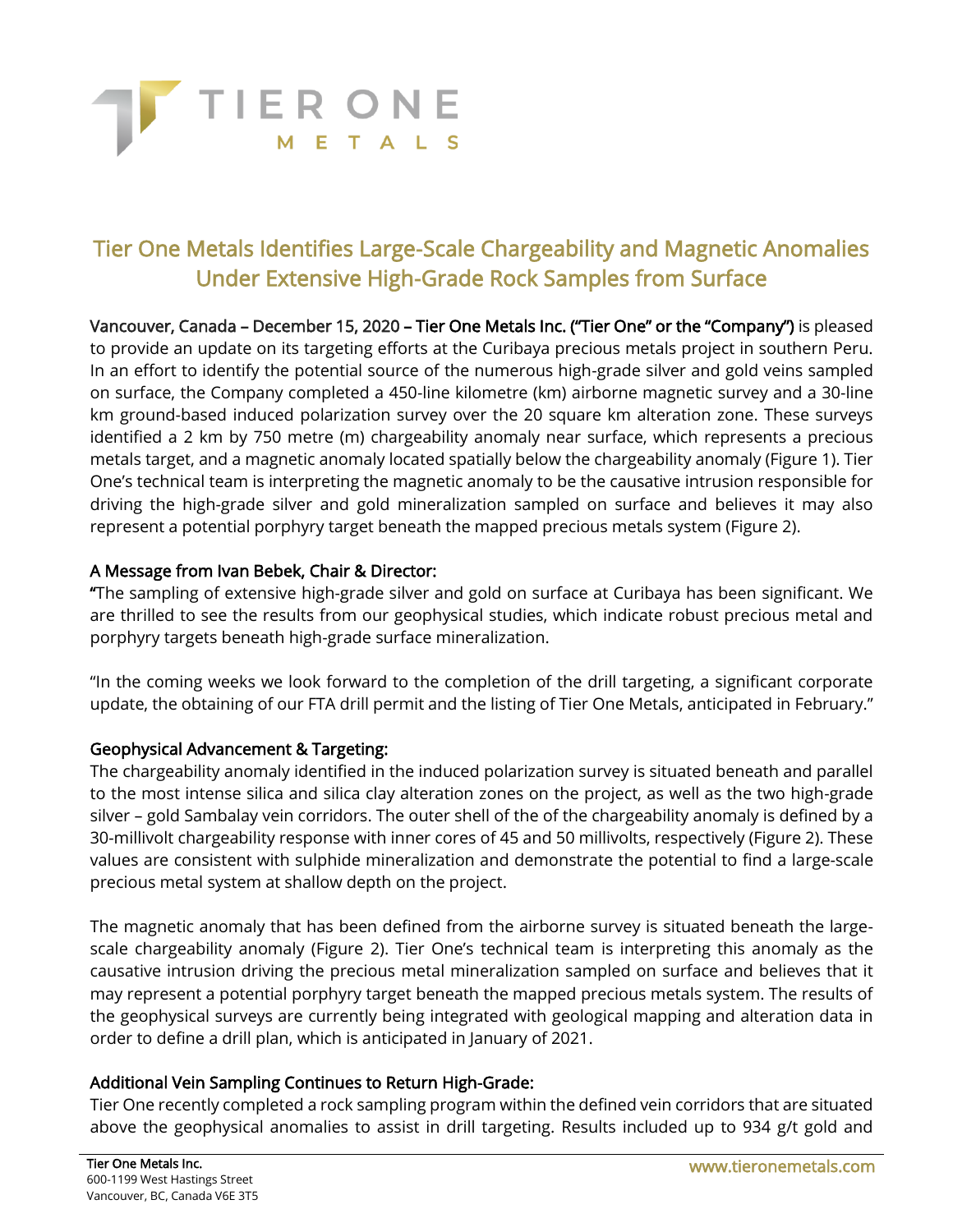+10,000 g/t silver in selective grab samples (Figures 3 & 4). The high-grade veins sampled demonstrate a strong spatial correlation to the chargeability anomaly and continue to strengthen the drill targeting currently underway. A summary of the results from this program is presented below in Table 1.

| Sample ID | Ag g/t   | Sample ID | Ag g/t | Sample ID | Au g/t |
|-----------|----------|-----------|--------|-----------|--------|
| W657941   | 10,414.5 | Y180964   | 445    | Y180978   | 934    |
| Y180978   | 10,000   | W657226   | 435    | W657941   | 43.2   |
| Y180706   | 4,740    | Y180765   | 433    | Y180960   | 17.55  |
| W658272   | 4,100    | Y180736   | 378    | Y180746   | 16.5   |
| Y180746   | 3,950    | Y180897   | 377    | W658264   | 14.55  |
| W658264   | 2,130    | Y180844   | 360    | W658272   | 13.4   |
| W657247   | 2,010    | Y180872   | 359    | Y180706   | 9.46   |
| Y180766   | 1,585    | Y181008   | 359    | W657247   | 8.31   |
| W657917   | 1,560    | Y180894   | 354    | Y180766   | 7.39   |
| Y180960   | 1,480    | Y180729   | 341    | Y180866   | 7.29   |
| W658278   | 1,405    | W657490   | 340    | W658265   | 6.81   |
| W658200   | 1,310    | W658294   | 336    | Y180783   | 6.72   |
| Y180783   | 1,160    | Y180703   | 336    | Y180710   | 4.78   |
| Y180834   | 1,140    | W657488   | 327    | Y180764   | 4.66   |
| Y180732   | 1,130    | Y180787   | 319    | Y180834   | 4.29   |
| Y180739   | 1,070    | Y180727   | 315    | W658279   | 3.86   |
| Y180867   | 1,030    | Y180809   | 310    | Y180754   | 3.2    |
| Y180866   | 945      | Y180743   | 307    | W658200   | 3.11   |
| Y180748   | 907      | Y180975   | 305    | W658294   | 2.91   |
| Y180710   | 900      | W657938   | 295    | Y180828   | 2.86   |
| Y180972   | 886      | Y180962   | 287    | W657920   | 2.55   |
| Y180764   | 868      | Y180826   | 287    | Y180872   | 2.42   |
| Y181011   | 800      | Y180838   | 277    | Y180738   | 2.27   |
| Y180738   | 778      | Y180837   | 252    | W657917   | 1.98   |
| W658260   | 774      | W657910   | 232    | W657918   | 1.915  |
| W658279   | 730      | W658299   | 202    | Y180739   | 1.855  |
| W658265   | 706      | Y180895   | 202    | W658298   | 1.715  |
| Y180754   | 656      | Y180762   | 197    | W658300   | 1.64   |
| Y180835   | 618      | Y180734   | 190    | W657910   | 1.585  |
| Y180828   | 588      | Y180965   | 182    | W658260   | 1.55   |
| Y180722   | 584      | W658282   | 156    | W657904   | 1.395  |
| Y180724   | 546      | Y180708   | 156    | Y180785   | 1.285  |
| W658300   | 463      | Y180868   | 151    | Y180748   | 1.21   |
| W658298   | 453      |           |        | W657226   | 1.185  |
|           |          |           |        | Y180867   | 1.125  |
|           |          |           |        | Y180814   | 1.105  |

### Table 1: Q4 2020 selective rock samples over geophysics targets

## Drill Program & Permitting Process:

Tier One has submitted an application for a Ficha Tecnica Ambiental (FTA) ("Environmental Technical Report") drill permit, which would enable the Company twenty drill pads. Approval of the FTA drill permit, as well as for all necessary community access agreements, is anticipated in January 2021. The Company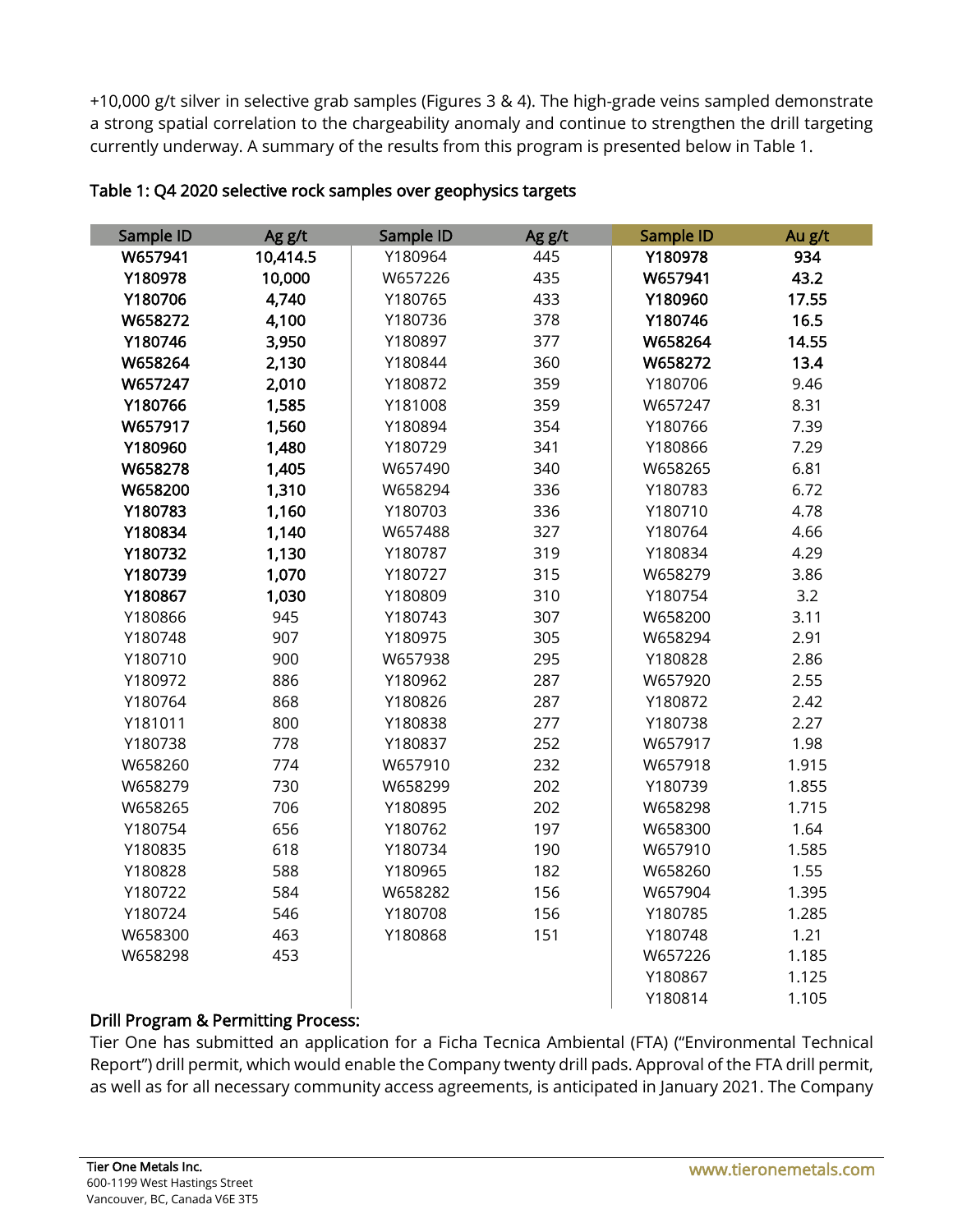is also filing for Inicio de Actividades ("Start of Activities") permit with the goal of commencing drilling after the rainy season, near the end of Q1 of 2021.

# A Message from Michael Henrichsen, Chief Geologist:

"The critical advancement of the geophysical surveys has provided the Tier One exploration team with a great deal of confidence as we advance our maiden drill program at the Curibaya project. The scale of the chargeability anomaly and the underlying magnetic anomaly demonstrate the potential to discover a significant precious metals system, in addition to a copper porphyry at depth, in this world-class metallogenic belt."



Figure 1: Illustrates the position of the magnetic and chargeability anomalies that are spatially associated with silica and silica clay alteration styles. The chargeability anomaly is 2 km by 750 m at 30 millivolts and is interpreted to represent sulphide mineralization. The magnetic anomaly is situated beneath the chargeability anomaly and is interpreted as a causative intrusion to the precious metal veins sampled on surface. Tier One believes the magnetic anomaly may also represent a potential porphyry target beneath the mapped precious metals system.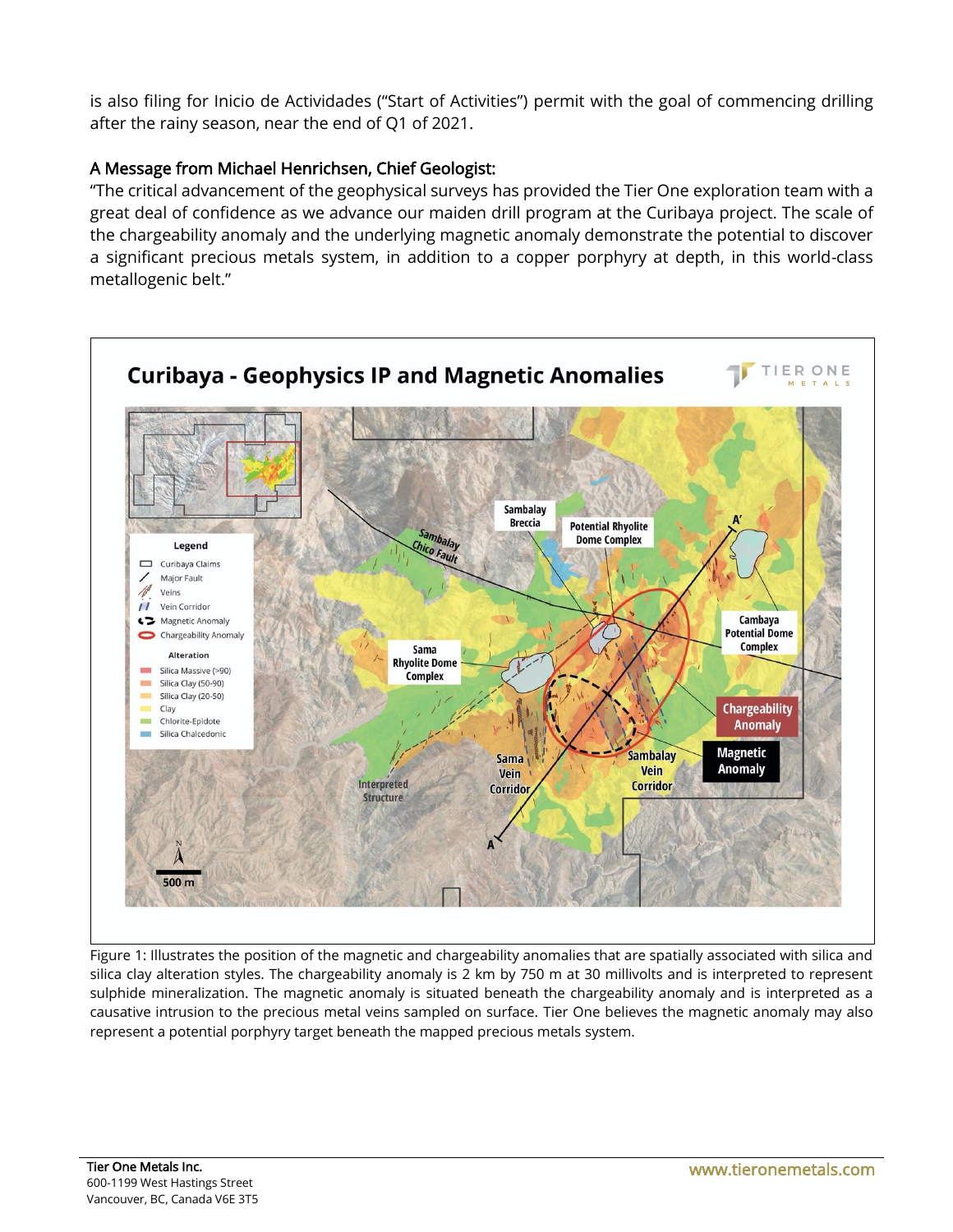

Figure 2: Illustrates the position of the chargeability anomaly, the associated magnetic anomaly beneath the alteration system and high-grade precious metal samples. Collectively, the chargeability and magnetic anomalies represent a large-scale precious metal and copper porphyry target.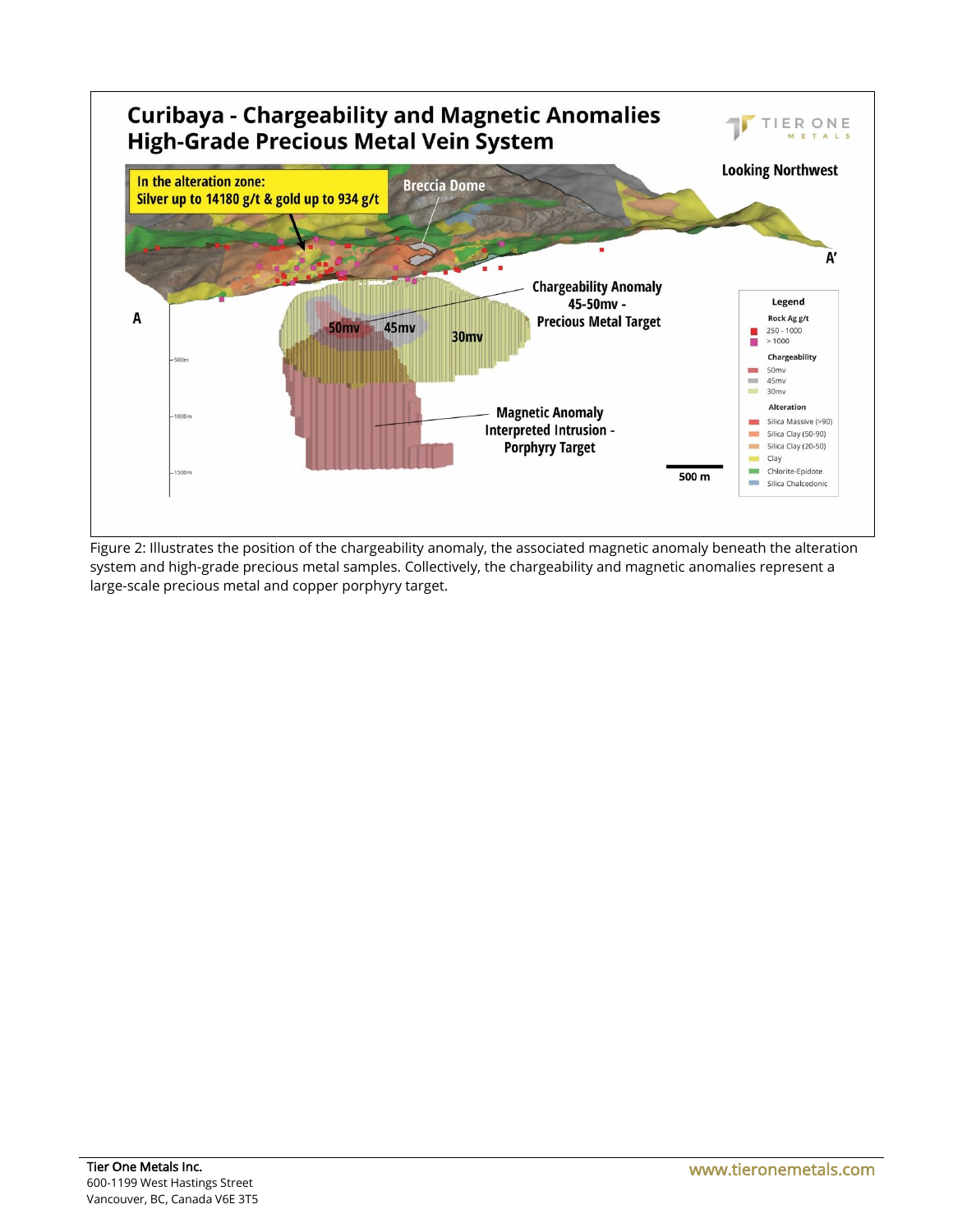

samples are situated above the newly defined chargeability anomaly.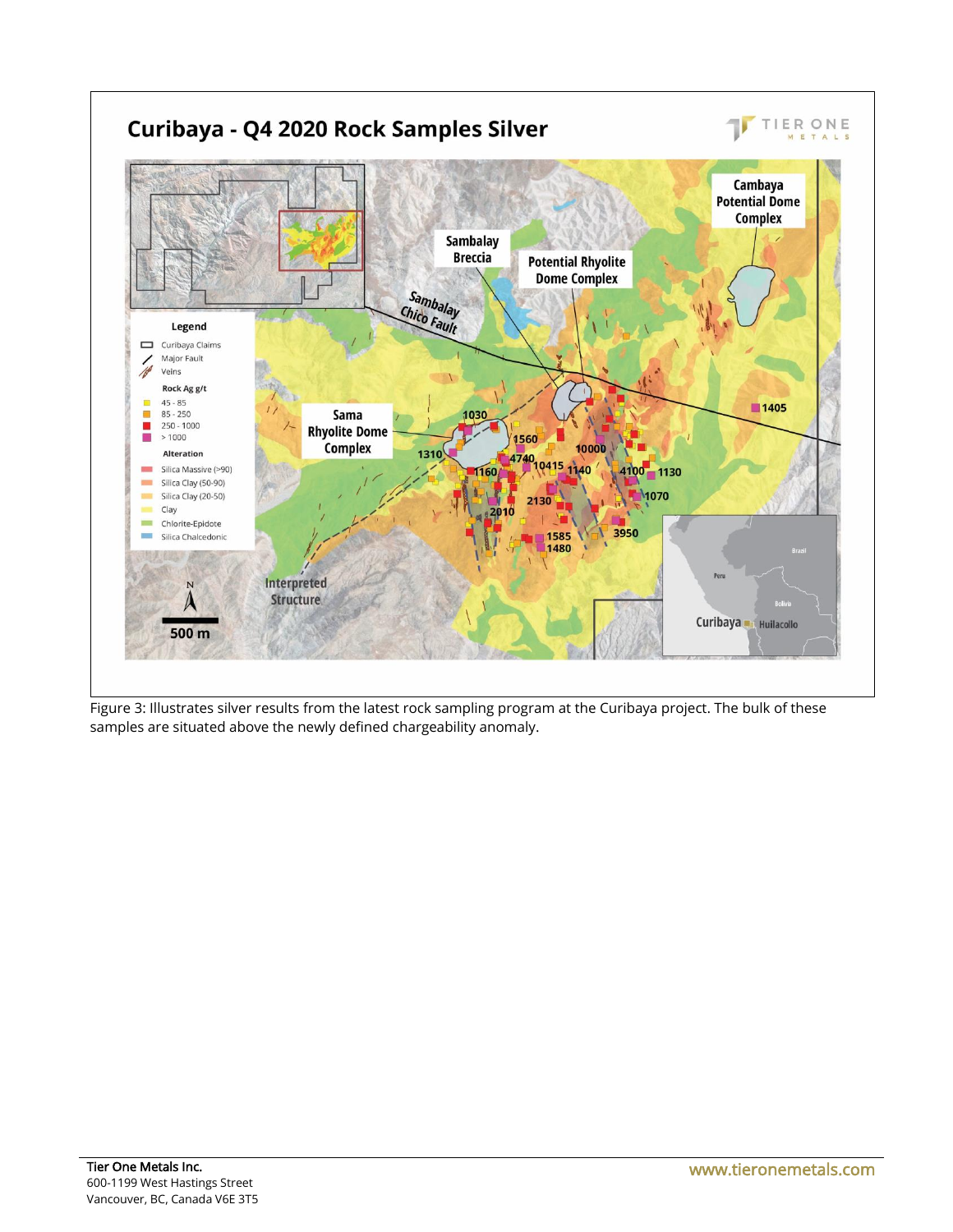

Figure 4: Illustrates gold results from the latest rock sampling program at the Curibaya project. The bulk of these samples are situated above the newly defined chargeability anomaly.

Michael Henrichsen (Chief Geologist), P.Geo is the QP who assumes responsibility for the technical contents of this press release.

ON BEHALF OF THE BOARD OF DIRECTORS OF TIER ONE METALS INC.

Ivan Bebek Chair and Director

For further information on Tier One Metals Inc., please contact Natasha Frakes, Manager of Corporate Communications at (778) 729-0600 or [info@tieronemetals.com.](mailto:info@tieronemetals.com)